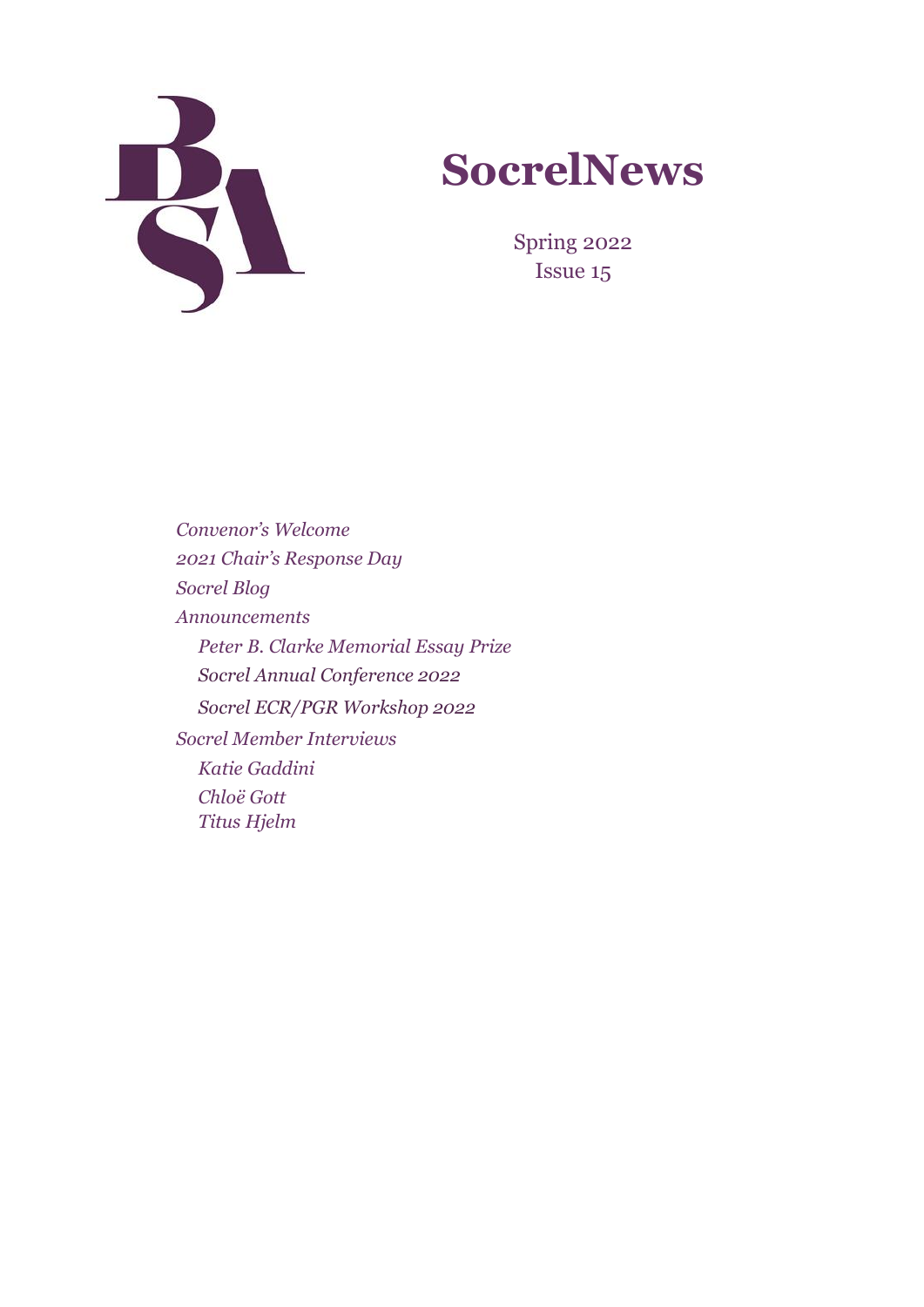# **Welcome**

Over the last five years, I have had the privilege to write many 'Welcome' sections for SocrelNews. This one feels particularly special, as it is my last. As I am about to step down as Socrel Convenor, I reflect on how much we have done over the past few years, and it is so inspiring to see how much the study group keeps evolving and adapting year after year.

Thanks to you, Socrel is a community that constantly engages in new activities and developments. Whether it was launching initiatives to **[support PG/ECR colleagues](https://www.britsoc.co.uk/groups/study-groups/sociology-of-religion-study-group/funding/)**, **[women in academia](https://www.britsoc.co.uk/groups/study-groups/sociology-of-religion-study-group/mentoring/)**, or adopt a **[code of conduct](https://www.britsoc.co.uk/media/25185/charity-ethical-principles.pdf)** to ensure everyone feels safe during conferences – you've always been there to provide feedback and help us ensure Socrel adheres to **[its vision and values](https://www.britsoc.co.uk/groups/study-groups/sociology-of-religion-study-group/)**. We, as a committee, are ever so grateful to you, Socrel members, for your ongoing support.

Following recent conversations, we are now working with **[M2M](https://misogynoir2mishpat.com/)** to launch a mentoring café, which is based on what your needs and priorities are – watch this space! We would like to thank all of you who have filled in the questionnaire on mentoring, and who contributed in discussions during our AGM and our last virtual coffee chat. We recognise that there is much more Socrel can do to demonstrate its commitment to equality, diversity and inclusion. We would like to share ideas that go beyond mentoring, and have honest conversations about how we can champion diverse voices within our discipline when we meet at our AGM on 5 July 2022 – make sure you join us!

Our **[annual conference](https://www.britsoc.co.uk/groups/study-groups/sociology-of-religion-study-group/events/)** this year will be held online between 4-6 July. We will explore the themes of Disruption, Crisis and Continuity in Religion. Remember **to [book your place!](https://www.britsoc.co.uk/login?returnurl=%2Fevents%2Fkey-bsa-events%2Fsocrel-annual-conference-2022-theme-disruption-crisis-and-continuity-in-religion%2Fbooking%2F)** On 7 July, we will hold a free online workshop for PG/ECR to start conversations about encountering disruption, crisis and continuity in our academic careers, listening to speakers who will be reflecting on their own post-doctoral careers. If you would like to attend, please email **[Gillian](mailto:agc22@st-andrews.ac.uk)**, our PG/ECR Officer.

You will find more information about our events and forthcoming essay competition in this newsletter, as well as interviews from three of our esteemed colleagues.

I hope you enjoy reading our newsletter.

**Céline Benoit (Convenor) [c.benoit@aston.ac.uk](mailto:c.benoit@aston.ac.uk)**

NB: It is with great sadness that we learned, just prior to publishing this newsletter, that our colleague James A. Beckford has passed away. We will be writing about his outstanding contributions to the sociology of religion in a future issue.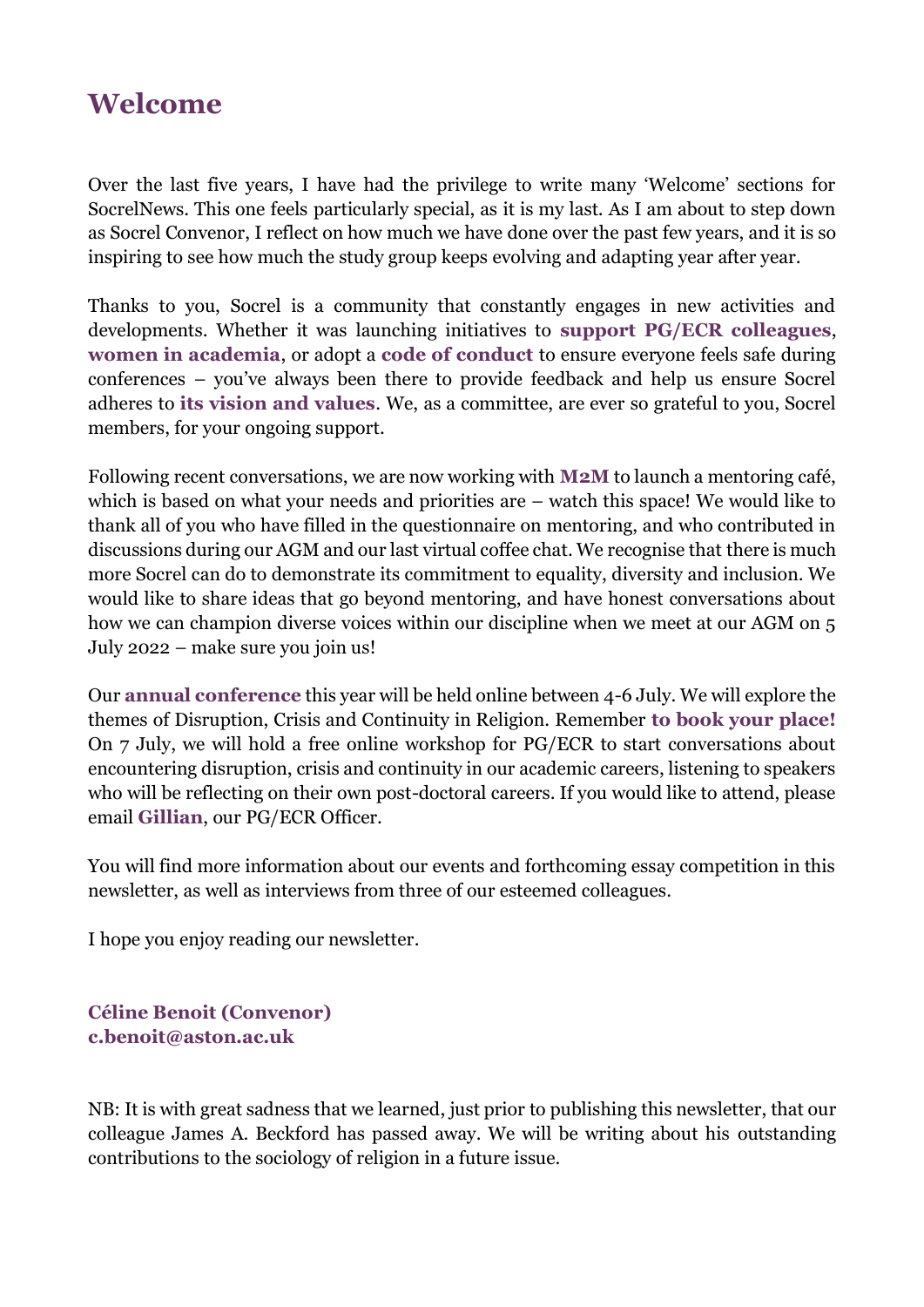# **2021 Chair's Response Day**

In November 2021, the Socrel study group was delighted to be able to hold our first in-person conference in over two years at the University of Nottingham. As our annual Chair's Response Day, the theme was 'Teaching Religion,' and sought to gather ideas, experiences, and critiques of the state of teaching of religion in the UK today – across all stages of education. This was co-ordinated alongside our new approach to interact more intentionally with teachers of religion and sociology of religion at every level, including offering a new reduced rate membership option for teachers. As a result, we were pleased to be able to host not only academics based in universities presenting new research and reflecting on their own teaching practice, but also both primary and secondary teachers to share their reflections and experiences.

Across the 12 papers presented during the panel sessions, we explored the impact of race, class, and creed of students and teachers on the practice of teaching religion; interactive and multi-sensory approaches, in particular when working with students with additional needs; the ongoing discussion around the concept of 'worldviews' in religious education; and how we can use innovative approaches to better communicate key ideas at every level. Our keynote speaker, Dr Dawn Llewellyn from the University of Chester, led us digitally through an interactive workshop inspired by the work of bell hooks exploring our own practice around building learning communities in the study of religion. This was a great success, and again further encouraged the mutual benefits of discussions between educators at different levels.

At the end of the day, we were also able to host a public, online discussion on the topic of Teaching Religion and Worldviews in the RE Classroom, with contributions from both academic and secondary educators and over 90 attendees online in addition to those at the conference in person. This is an element we will be looking to repeat at future conferences in order to engage and learn from secondary teachers, including at our upcoming 2022 Annual Conference. This will explore the theme of 'Disruption, Crisis, and Continuity' in religion, and will be hosted online between July 4th-6th, with a Post-Graduate and Early Career Day taking place on July 7<sup>th</sup>.

## **Written by Rob Barward-Symmons.**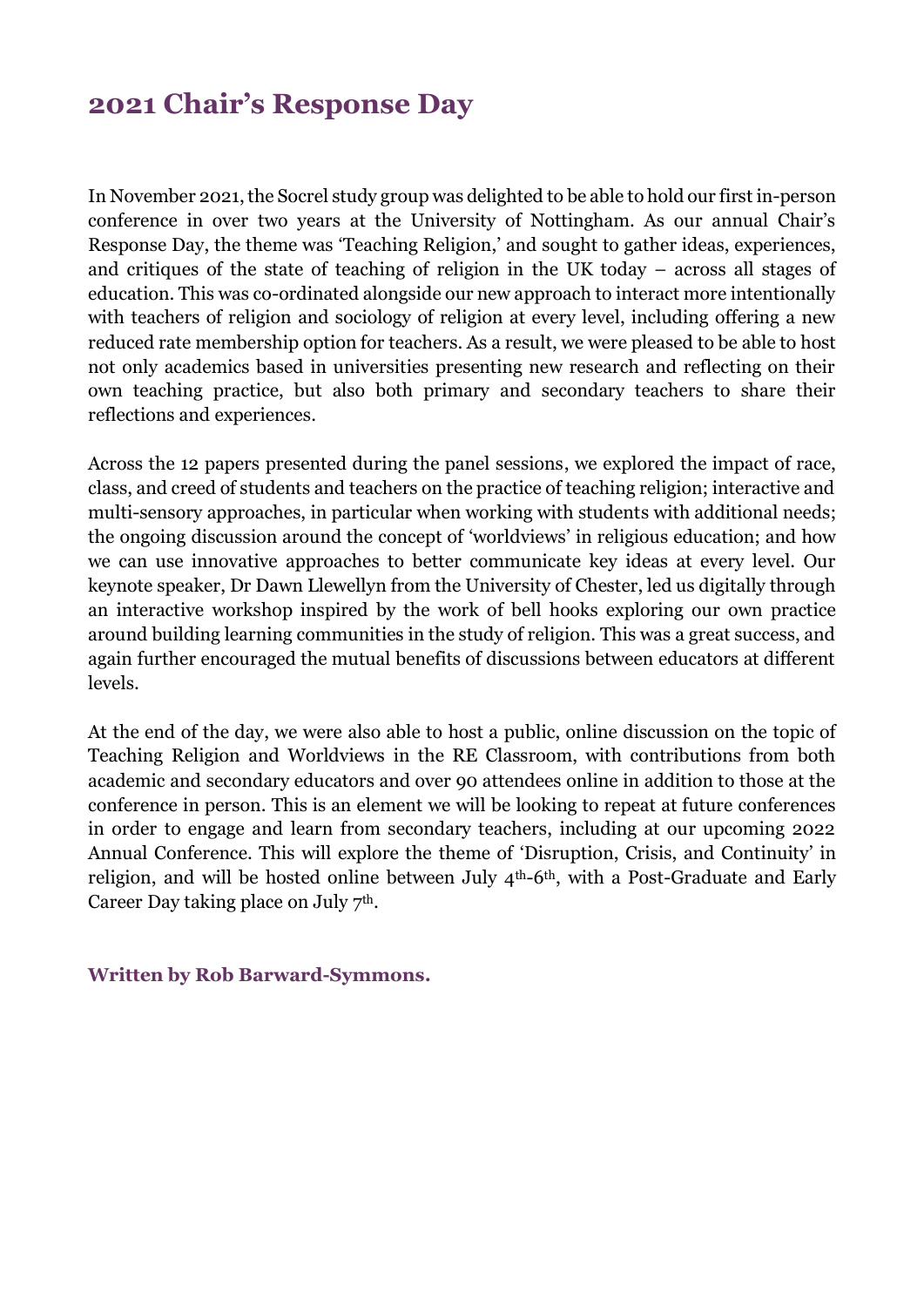# **The Socrel Blog**

Here's a round-up of the latest posts from the **[Socrel Blog.](https://socrel.medium.com/)** If you're a Socrel member and would like to contribute a blog, please do get in touch by emailing **[Kim Harding,](khard001@gold.ac.uk)** Socrel Internet Officer.

## **Zoom-Sphere and the Re-Working of Social Space: A Conceptualisation**

In **[this blog post](https://socrel.medium.com/zoom-sphere-and-the-re-working-of-social-space-a-conceptualisation-ad7bdb7229ad)**, Christopher Steed responds to the Socrel Conference 2021 theme of 'beyond binaries' to think about our experience of social space and time, via Zoom and Georg Simmel.

## **The** *Yoga Field* **as a Training Camp: A Practice-Based Understanding of 'Religion' and 'Spirituality' in Modern Forms of Yoga**

Matteo Di Placido argues for a practice-based approach to the study of religion/spirituality and discusses his research on the pedagogies of modern forms of yoga. Read this piece **[here](https://socrel.medium.com/the-yoga-field-as-a-training-camp-a-practice-based-understanding-of-religion-and-spirituality-c144534331ef)**.

## **Forget Worldviews: Manifesto for a Postmodern Religious Studies**

In **[this piece](https://socrel.medium.com/forget-worldviews-manifesto-for-a-postmodern-religious-studies-85fbcf061b74)**, Paul-Francois Tremlett offers an alternative to the Worldviews paradigm in the form of a manifesto for a postmodern religious studies that conceives religion in terms of relations and assemblages.

## **Religion and the World of Work: The Organisational Quest for Coherence**

Mark Read writes on the ways in which British Quakers negotiate the workplace and how organisations define the scope and limitations of their religiosity. This blog post can be read **[here](https://socrel.medium.com/religion-and-the-world-of-work-the-organisational-quest-for-coherence-cb498bc42189)**.

## **Sociology of Religion and Critical Posthumanities: Blurring the Boundaries of and in Knowledge Production**

In **[this blog post](https://socrel.medium.com/sociology-of-religion-and-critical-posthumanities-blurring-the-boundaries-of-and-in-knowledge-acad11129532)**, Ilaria Biano writes on the role of binary oppositions in understanding the potentialities of the relation between sociology of religion and posthumanism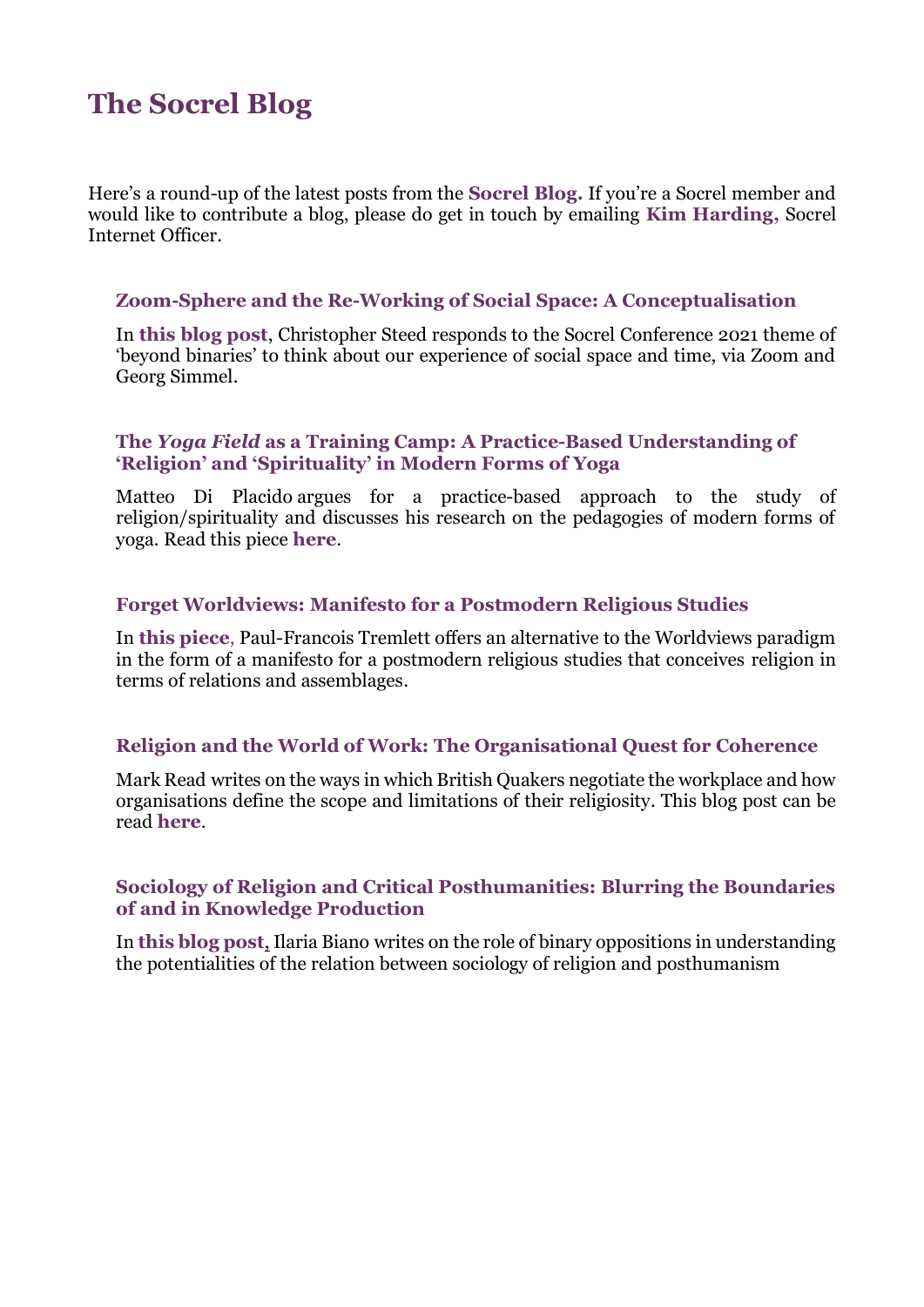## **Announcements**

## **SocRel Annual Conference 2022**

### July  $4<sup>th</sup> - 6<sup>th</sup>$ , 2022 – Online

Religion in some form has been a near constant in human history, with some traditions stretching back millennia into the 21st century, but this is a history cut through with crisis and disruption. These echo into the modern day, along with newly emerging conflicts and ruptures in society alongside rapidly shifting perceptions of religious life and institutions, including both a decline of religious engagement in the West alongside the ongoing impact of religious fanaticism on the global landscape. Religion has been described as distinct by virtue of providing a 'chain of memory' and tradition that links the believer to a global and historic community through shared ideology, symbolism and practice, yet many religious traditions emphasise the importance of rupture and *dis*continuity in the lives of (particularly new) believers. In amongst this, religion has long been seen as something to which people turn in times of crisis (are there really 'no atheists in foxholes'?) or cling to as the point of stability and hope in a period of disruption, while religious groups are often at the heart of crisis response, whether in offering immediate support or long-term campaigning. Yet religious belief can also trigger a 'spiritual crisis' as sacred meaning systems are disrupted and begin to collapse, while institutional responses have at times led to the emergence of emergence new crises in the lives of individuals and communities. With the events of the past two years and the ongoing Covid-19 pandemic not only causing large-scale social disruption and loss but also unparalleled institutional change, we may also ask how religious communities have responded to this new, global upheaval. Meanwhile, the discipline of the study of religion itself is potentially going through a period of disruption and even crisis, with faculties and funding being cut across the country as its popularity among younger generations continues to decline.

## Keynote Speakers

Dr Gladys Ganiel (Queen's University, Belfast) Professor John Holmwood (University of Nottingham) Professor Phillip Jenkins (Baylor University) Professor Nasar Meer (University of Edinburgh)

#### Registration closes: 30 June 2022

Any questions, please contact our events officer **[Robert Barward-Symmons.](rob.barward-symmons@york.ac.uk)**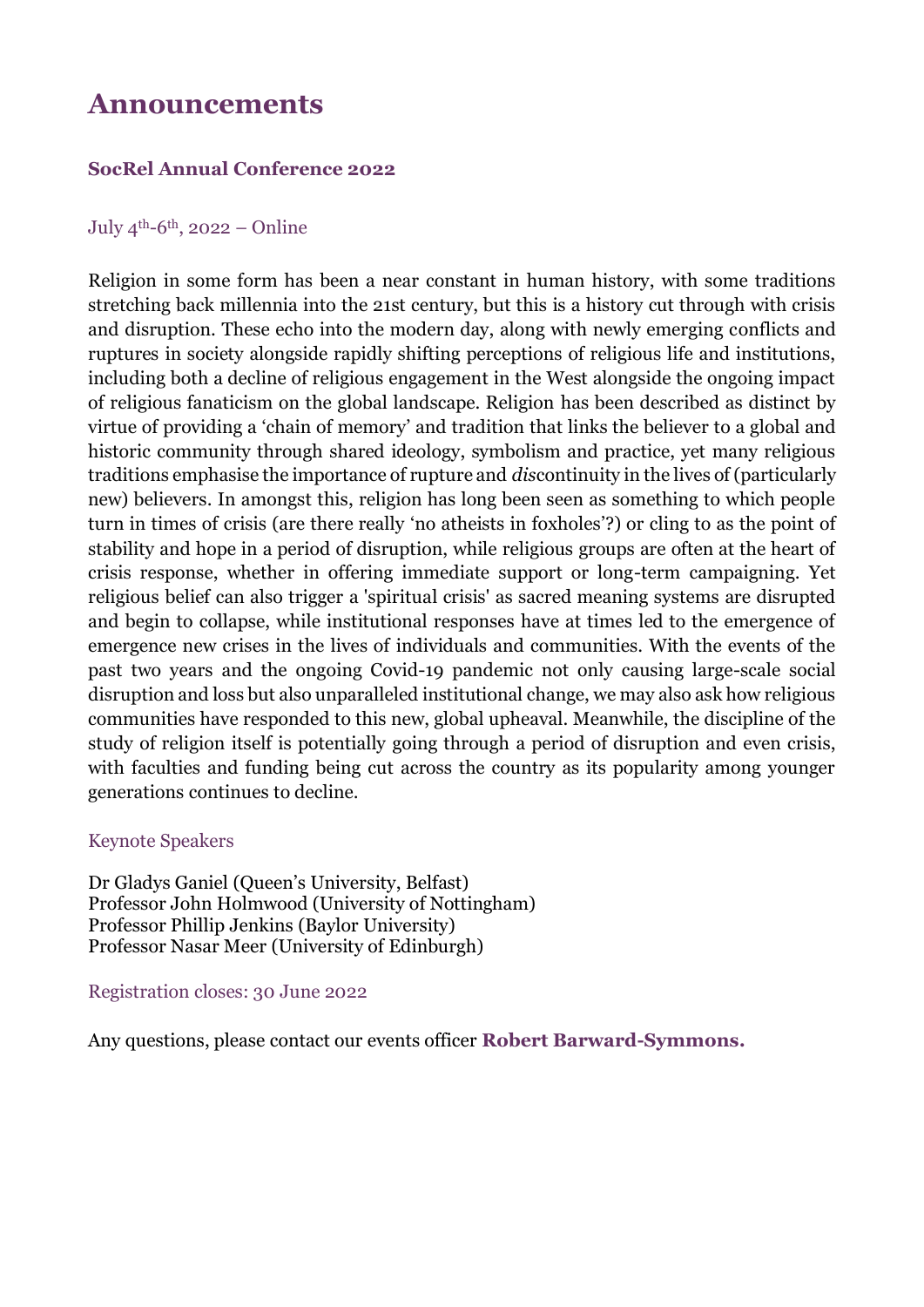## **Socrel ECR/PGR Workshop 2022**



Guest Speakers

Yinxuan Huang, London School of Theology Saleema Burney, University of Birmingham Shanon Shah, King's College London Renasha Khan, King's College London

...and Panel Discussion Facilitated by Rachael Shillitoe, University of Birmingham

This half-day online workshop will explore how early career academics experience disruption, crisis, and continuity in their research, as well as in their academic journeys and careers. After our guest speakers present their journeys and respond to the Q&As, there will be an interactive panel discussion reflecting on a variety of post-doctoral careers.

#### Schedule

13:00-13:20 Networking Lunch 13:20-13:30 Break 13:30-13:45 Opening Remarks 13:45-15:45 Presentations and Q&A 15:45-15:55 Coffee Break 15:55-16:30 Panel Discussion

#### Details and Registration

Please email **[Gillian Chu](agc22@st-andrews.ac.uk)** with any questions and to book your place for free. Booking is essential.

Please note: This event is only open to SocRel and BSA Members.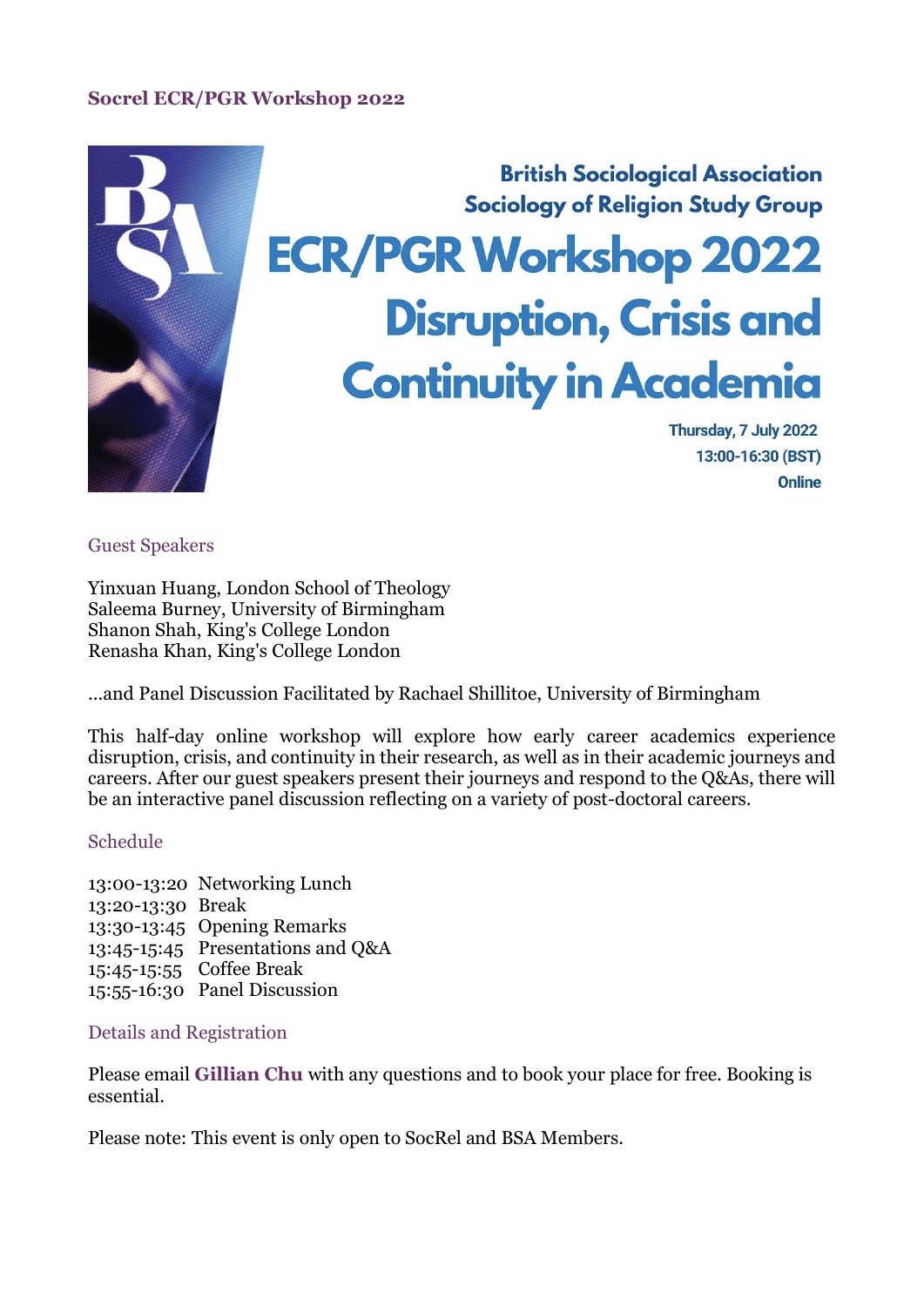## **Peter B. Clarke Memorial Essay Prize**

The BSA (British Sociological Association) Sociology of Religion Study Group (Socrel) invites essay submissions from postgraduates or early career researchers on any aspect of contemporary religion addressed from a sociological perspective.

## Final Deadline: 29 May 2022

The Winner of the Essay Prize will receive:

- a Full Pass for the Socrel Annual Conference to be taken up by reimbursing fees for the 2022 Annual Virtual Conference or applying the prize to the following year's event
- a cheque for £100 (sponsored by Taylor & Francis)
- a £50 voucher for books from Taylor & Francis (sponsored by Routledge)
- a year's subscription to the Journal of Contemporary Religion
- an opportunity to get published in the *Journal of Contemporary Religion* (the winning essay is subject to *JCR*'s normal peer review process)

Application form and submission details are available from the **[Socrel website.](https://www.britsoc.co.uk/groups/study-groups/sociology-of-religion-study-group/funding/)**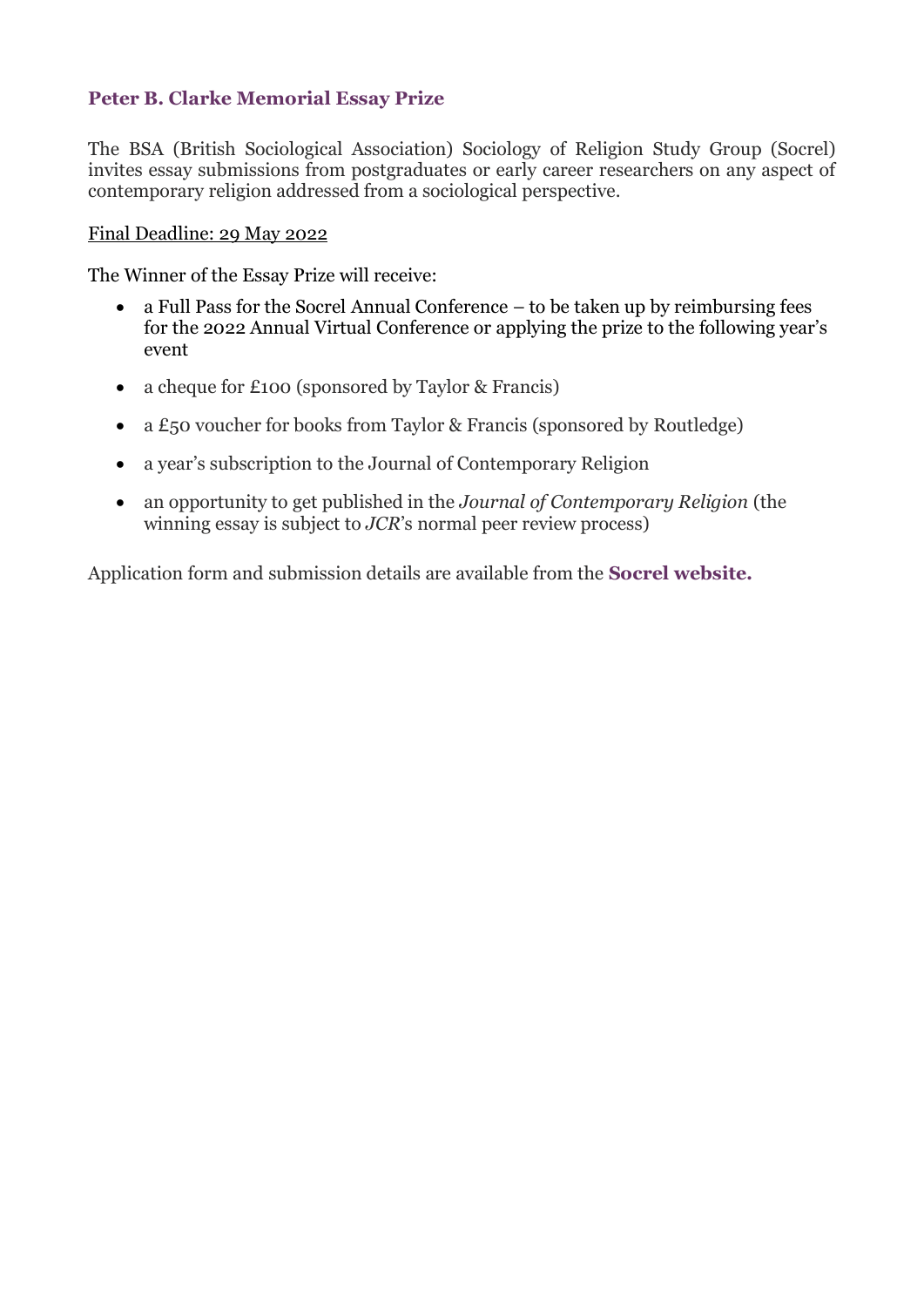# **Socrel Member Interviews**

*Katie Gaddini Lecturer in Sociology, UCL and Associate Researcher, University of Johannesburg*

### **What drew you to the Sociology of Religion and to the particular questions that you have explored to date?**

I grew up a pastor's daughter in the Baptist tradition in the United States, so religion has been a big part of my life for most of my life. I also come from a family of pastors – of varying Protestant denominations – and growing up holidays were spent debating theological interpretations and referencing evangelical culture. I was always interested in the social aspects of religion – especially the treatment of women – and wanted to explore this through a sociological lens, so as to take into account the social embedment of religion as well as an analysis of power.



My doctoral research focused on single evangelical women in the US and the UK and examined the multi-faceted ways faith impacts their everyday lives. During fieldwork for that project, in summer 2016, the UK had just voted to leave the European Union and Trump had just been declared the Republican candidate for presidency. So, I took a little research detour in order to look into evangelicals' views on these momentous political events to see how their religious beliefs impacted their political beliefs – if at all. I ended up collecting a bit of data that summer, and then returning to my doctoral study. However, the questions that this research stint raised came back to me in summer 2020 as the US was gearing up for the next presidential election. At the same time, George Floyd had just been murdered at the hands of police officers, and my rage over the ongoing racial injustice in the US, and puzzlement over white evangelicals' continued support for Trump prompted me to tweak my fledgling research questions so that I was not only looking at *religion* but also at *race*. This formed the basis of my current research: a five-year ethnographic study of white evangelicals and politics in the US.

### **Please tell us about your new book,** *The Struggle to Stay: Why Single Evangelical Women Are Leaving the Church* **(Columbia University Press, 2022).**

This book draws on a four-year study with single evangelical women as well as my own personal story of growing up in, and then leaving, evangelical Christianity. *The Struggle to Stay* expands my original ethnography to include a chapter on evangelical social media influencers and a more sustained mediation on what it means to stay – or leave – a religion.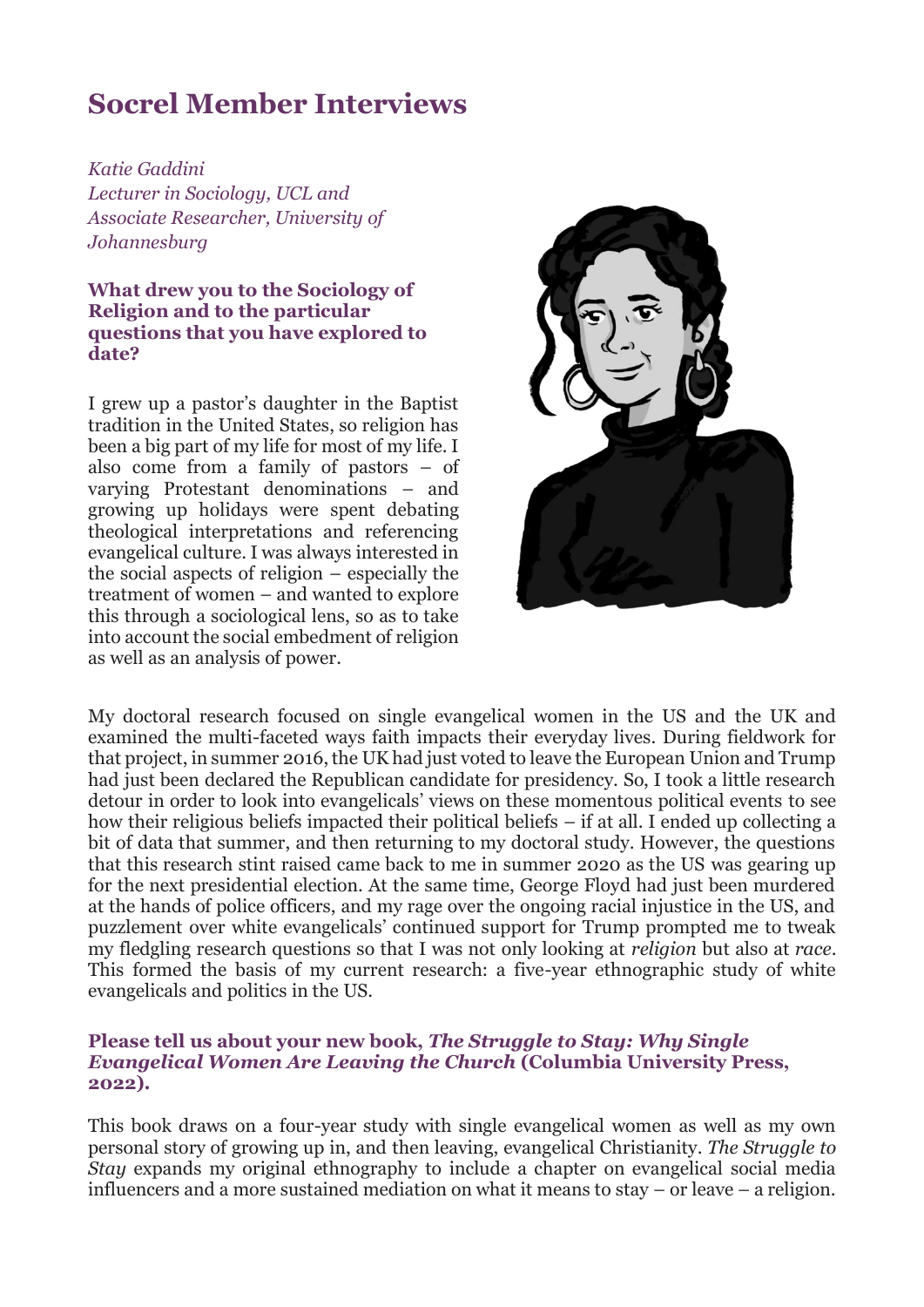I started writing it in Italy, where some of my family live, right after my PhD. I'd spend hours every day in an old stained-glass library, which used to be a church, drawing out the book structure on large sheets of art paper. I knew the overall story I wanted to tell, and that a narrative non-fiction style was the right format for the material; the stories of these women needed room to breathe, and a strictly academic book might not afford this.

I also was very clear that I wanted to incorporate my own story, to braid it together with those of my interlocutors, a practice of feminist reflexivity and a way to make the writing more appealing to non-academic readers. Many people discouraged me from this approach. Throughout the writing process, I was told that incorporating the self, and writing in a more creative style would be frowned upon by academics. But I was never writing *just* for academics; I was writing for other single Christian women who felt marginalized and alone. This audience was also very clearly in my mind from those early days of writing in Italy.

## **What was your experience of conducting fieldwork for your book? What challenges or surprises did you encounter in this process?**

I am a big supporter of ethnography as a research method for studying religion, and from the start of this research I knew that this is the method that I wanted to use to really delve into the religious experiences of single evangelical women. However, I was also terrified of the immersion and intensity that ethnography requires, given my own background in evangelicalism. It took several months before I took the plunge and began attending church services, Bible study groups, and other social encounters with women. A lot of fieldwork was 'hanging out' – going to coffee, or a run in the park, a birthday party, or the cinema – with my interlocutors. This continued engagement, over four years, gave me a keen insight into the challenges single Christian women face. It also meant that the lines between friendship and research necessarily became blurred, and it was a challenge to maintain a demarcation between the two. This is a methodological quandary I'm still working through in my current research; I don't have any simple answers yet!

In terms of surprises, the greatest one was that the research question I went into the field with was the wrong question. Originally, I wanted to investigate how sexual purity norms impacted single women. Sexual purity culture was very big in American evangelicalism in the 1990s and 2000s, and I had noticed anecdotally that it affected women in the UK too. However, once I started my ethnography I saw that sexuality, and purity moreover, might be an issue for some women – but not for most. Especially as Christian women grow older and remain single, there are far more pressing issues for them in the church.

At the time, this realization felt deeply demoralizing and caused me to question the whole study. I had two choices: either plow ahead with the question I thought was important, or switch gears and allow the right questions to arise from the data. I chose the latter, and my study is all the better for it.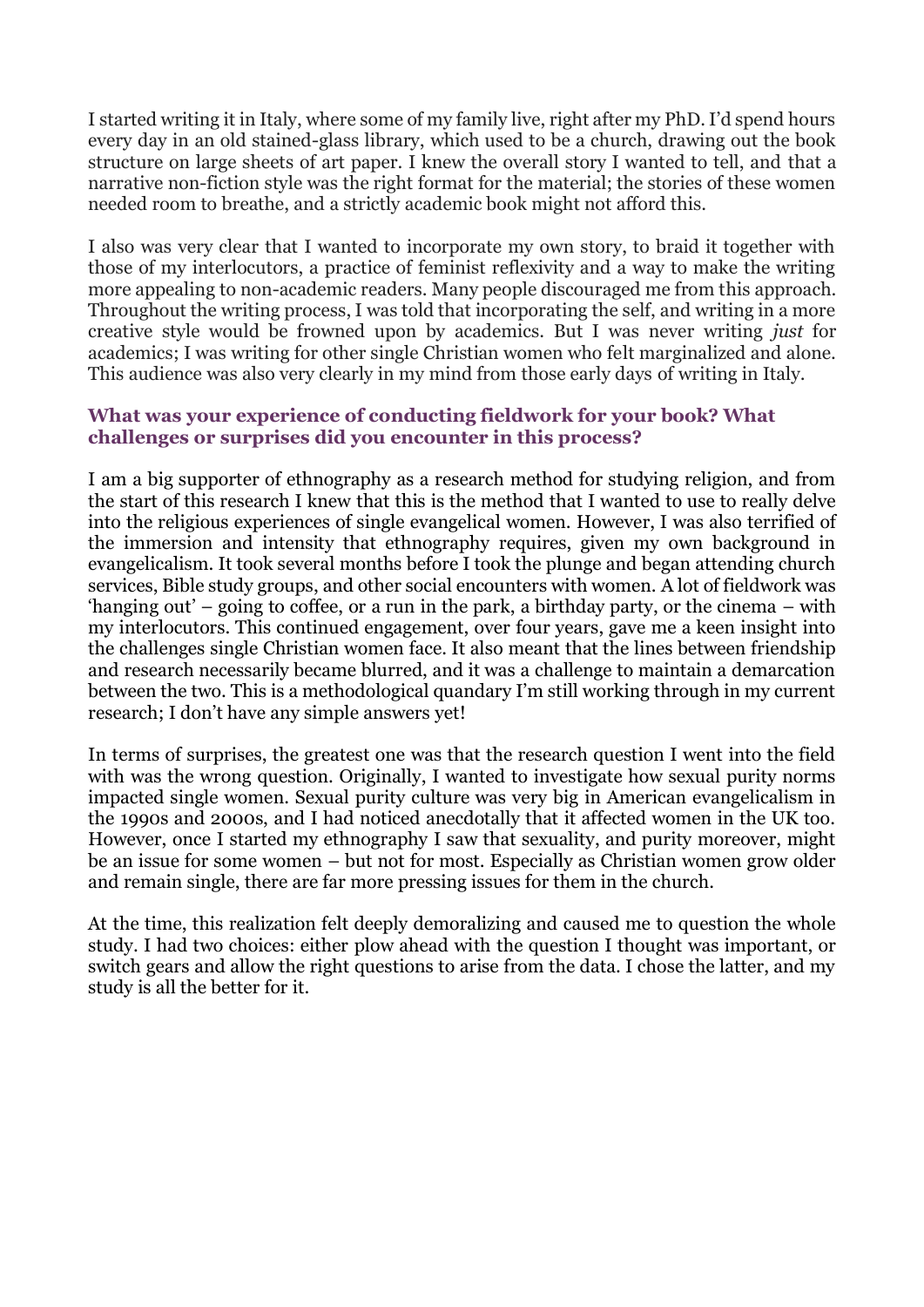

*Chloë Gott Research Associate University of Leeds*

## **What is your background in the Sociology of Religion? How did you come to work in this field?**

As a child, I was raised in a very non-religious, atheist household, but ended up going to a fairly intensely religious secondary school. Existing in this high Anglican environment, going to chapel once a week, taking part in the full range of religious rituals and traditions – as someone who had previously not really thought much about religion – was a strange experience! It fostered a real curiosity about religion, about how different people engaged with it, what it meant to them, and how it's mediated through schools and families.

This early environment influenced my desire to study theology and religious studies at undergraduate level, and I continued this into my MA as well. This is when I began to focus much more on the sociology of religion. I think it was whilst researching my MA thesis that I began to really fall in love with the discipline. I conducted interviews with an LGBTQ Catholic group in London, thinking through how the various aspects of their identity intersected and overlapped. This was an incredibly rewarding process for me – I felt so engaged with the people, and the work, and I knew I wanted to continue in this field.

## **Can you tell us about your new book,** *Experience, Identity & Epistemic Injustice within Ireland's Magdalene Laundries* **(Bloomsbury, 2022)?**

Publishing a book has been a long-held dream of mine, and so after finishing my PhD and completing my Viva in late February 2020, the idea of using some of the research I had done for my thesis for a book was high on my list of priorities. As I'm sure everyone can imagine, this fell a little by the wayside after March 2020. For about six months after the lockdown started, I was heavily involved in a large nationwide mutual aid project and trying to find the time and headspace to work on a book proposal was often difficult. However, I was lucky to have a wonderful network of people encouraging me, from both my personal life and academic connections, who supported me in finally submitting a proposal to Bloomsbury.

This book represents the first large-scale secondary analysis to be conducted of eighty-one oral history interviews recorded as part of the Government of Ireland Collaborative Research Project, 'Magdalene Institutions: Recording an Archival and Oral History'. These were taken with women formerly incarcerated in these institutions, as well as others associated with this history. Grounded in qualitative analysis of this archive, the book is structured around the voices and words of survivors themselves. With a strong focus on how the experience of being incarcerated in a Magdalene laundry impacted on the gendered religious selves of the women, my work tracks the process of entering, working in, and leaving a laundry, explored through the lens of epistemic injustice. I think about how the identities of the women shaped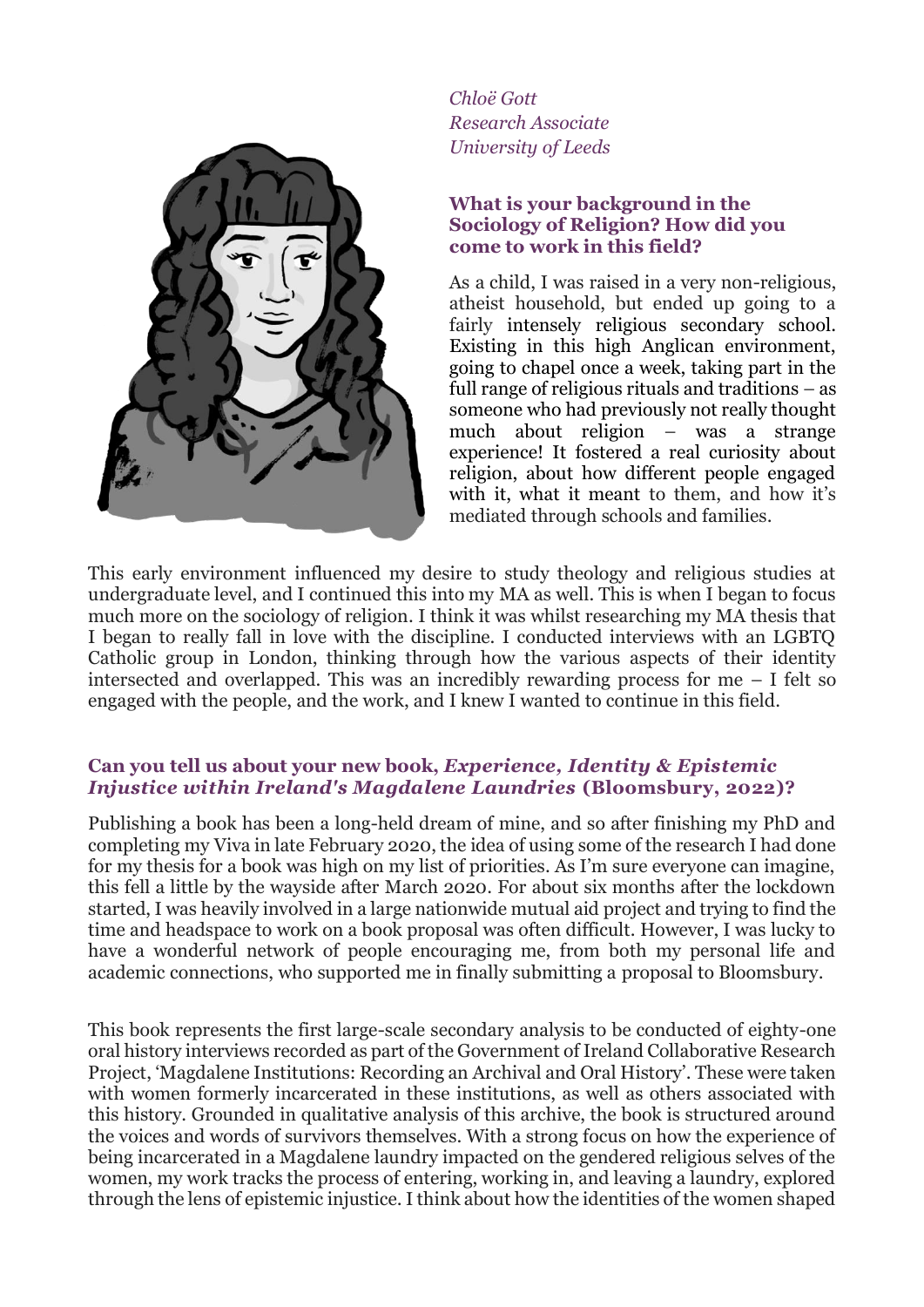by religious disciplinary processes, how are these resisted, and how do they re-engage with their sense of self after leaving the institution? This book situates these questions within the current cultural climate in which the institutions now sit, considering how they fit into Ireland's present as well as its past.

## **How did you find the process of writing the book? What advice do you have for others who consider pursuing a book project?**

Writing a book during a pandemic was definitely not the easiest of processes. Not being able to go to a library whenever I wanted or needed to, being limited in spaces I could work from – as well as the mental load of just living through such a strange and stressful experience – meant I sometimes struggled to just sit down and focus. As an early career academic catapulted into an already precarious job market and a pandemic, it was also tricky to find time to work on this project alongside searching for a job.

However, when I did make time for this, I really enjoyed the writing process. It felt fantastic to be working towards something to concrete, to see chapters and ideas emerging. Each step forwards was exciting, and when I eventually received the page proofs, and then the finished book, it was a real thrill to see my words in print.

My advice to anyone considering pursuing a book project would be, firstly, try and avoid doing so over multiple national lockdowns. However, above all, surround yourself with people who want to support you, who are happy to listen to you complain, to read your work over and over, to proof for typos when you just cannot face it. I really mean it when I say this book would not have existed without my friends and loved ones, and I'm forever grateful to them for their care, compassion, and support!

*Titus Hjelm Professor in the Study of Religion University of Helsinki*

## **What are you working on currently?**

At the moment, I'm involved in two research projects as PI and have several other things in the pipeline. The first project, funded by the Academy of Finland, is about religion and politics in Finland, where we're mapping everything that we call 'religion-talk' in the Finnish parliament between 2010 and 2020. We're looking at patterns in the distribution of discussion about religion and religious language among parties and along conservative-progressive lines. We're also digging deeper qualitatively into particular plenary debates on FGM, same-sex marriage, and other 'hot topics' where religion-talk

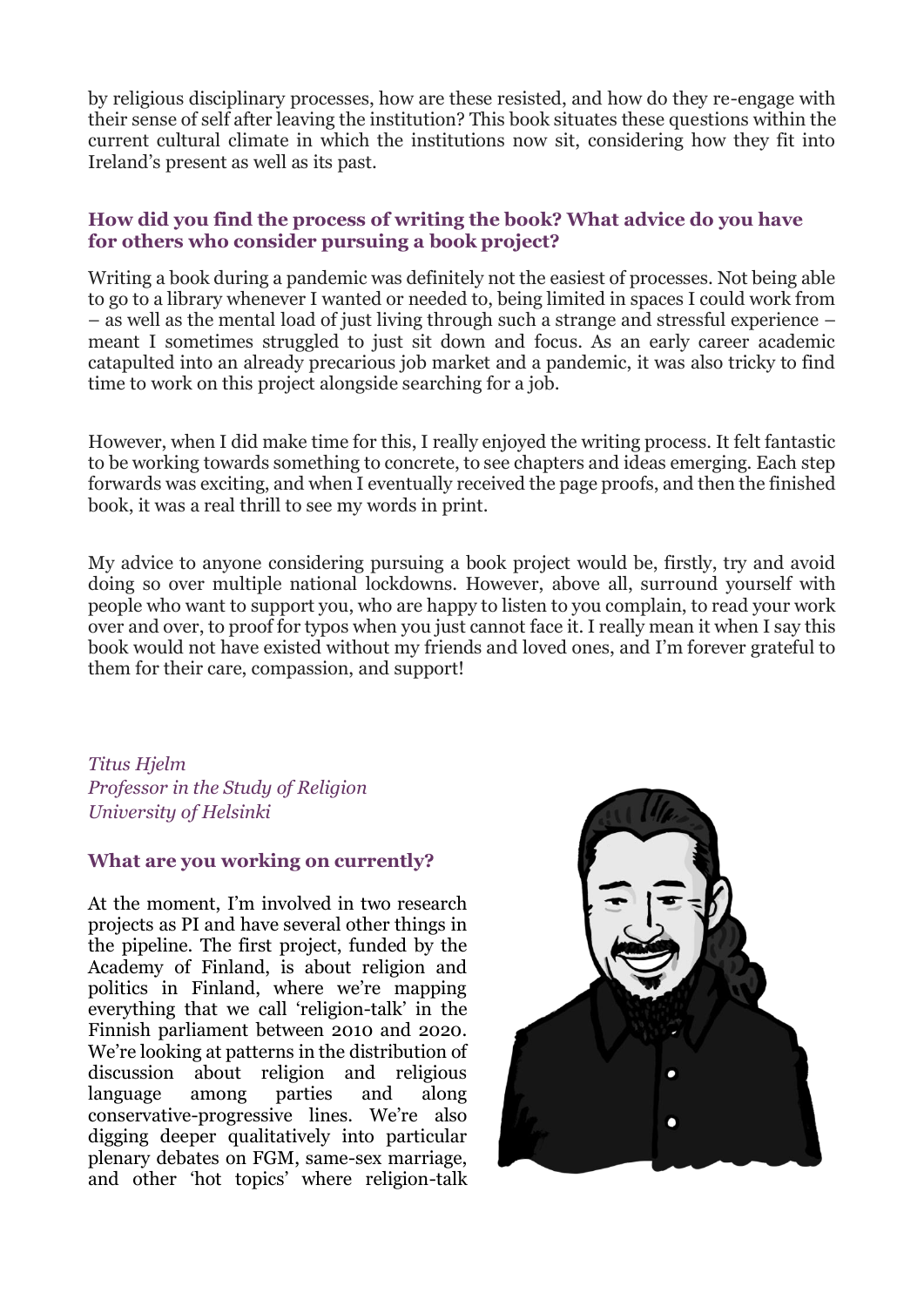appears. That project is about halfway through, and we'll be seeing first publications in the autumn.

The second project, funded by the Kone Foundation (the people who make the lifts and escalators at Heathrow), is about religious literacy. There's a lot of buzz around religious literacy, but it is almost exclusively based on hopeful assumptions. The point of the project is to conduct a quasi-experiment where we assess whether there are cognitive and attitudinal changes after learning about religion, and whether the level of secularisation affects the magnitude of these changes, as the literature claims. The project starts next year, so we're still in the planning stages.

In addition, I'm trying to finish two books. The first is about Peter Berger for the Routledge series 'Key Thinkers in Religion'. I already edited a book on Berger in 2018, but this is a perhaps more focused look at his oeuvre and a critical assessment of it. I'm also working on a book on research design for Policy Press. I've devised a system for my MA seminar, which I think works well and for once decided to apply those ideas about synergy between teaching and writing and put my practice on the page. It is not a discipline-specific approach, although obviously there are quite a few examples from the sociology of religion in the book. I'm excited about the book, but there just doesn't seem to be enough hours in a day to finish it in time!

## **You have written extensively on Peter Berger's legacy. What inspired you to do that? What role do you see Berger's body of scholarship play in the Sociology of Religion in the next few decades?**

Most sociologists probably have a couple of foundational names who inspired them to become what they are today. Mine would include Eileen Barker and Jim Beckford, who sadly passed away just recently. But the biggest inspiration was always Berger, whose work provided me not only with a perspective on religion, but a broader framework for thinking about society. That's why my first English-language monograph was on the varieties of social constructionism. I was lucky enough to meet Berger once in London years ago, although I was so star struck that my comments probably made no sense. I've since attained some critical distance from his work, and as a critical sociologist of religion would probably be disowned by orthodox Bergerians. The beauty of his work is – as with most classics – that it leaves lots of room to reinterpret and add to the basic ideas. For me the important Berger is the constructionist sociologist of religion, who looks at how people make their (religious) worlds in interaction and through language. Unfortunately, this is not the side he himself foregrounded. One point of the book I mentioned above is to draw attention to that part of his work. It will be interesting to see whether Berger will be considered relevant after my generation retires. I think, and hope, that the constructionist approach to the sociology of religion will become and/or remain relevant, but it's difficult to say how many will go to the source for that in the future.

## **Having worked as a sociologist of religion in both the UK and Finland, what would you say are main differences between the two contexts?**

The context is most obviously different. When Finnish friends asked what's it like to live in the UK, I often said that I don't know, I live in London, at Kings Cross. The diversity is of a completely different magnitude, for sure. I'm happy to say, though, that in the 13 years that I was away, Helsinki has also become more cosmopolitan and an increasing number of my University of Helsinki colleagues are from around the world. This of course has an effect of what is considered relevant sociology of religion. In Finland, much of it revolves around the majority (Lutheran) church. Although that is still a big part of the scene in the UK as well, it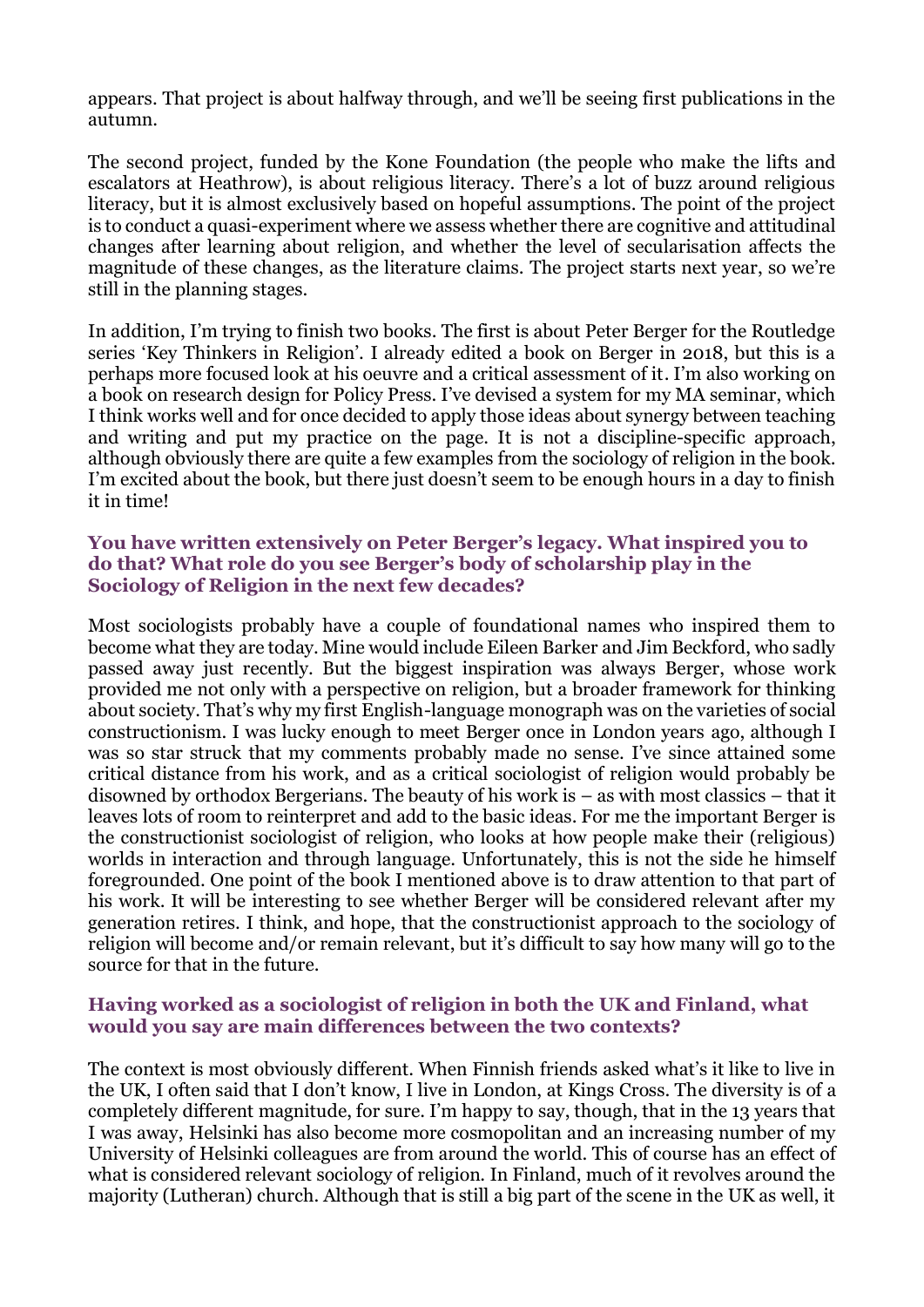is clear that it cannot be the only focus of interest. That said, in terms of the professional structure, the two countries are becoming more similar. In Finland, sociologists working at sociology departments started ignoring religion in the 1970s, so now we all work – like myself – at departments for the study of religion, practical theology, or possibly anthropology. In the UK, despite all the public interest in religion, sociology departments have often not hired sociologists of religion for new posts or to replace retired ones. There are some positive exceptions of course, like Aberdeen, Aston, and York, but otherwise much of the sociology of religion in the UK is now conducted, as in Finland, somewhere else than in sociology departments. I may sound hypocritical, working at a religion department myself, but I do think it directs the field in particular ways less conducive to dialogue with broader sociology – despite the admirable job Socrel is doing within the BSA (I'm biased, of course, as old conference officer). I would be happy to be corrected, but we were not really having that conversation in the 2010s or earlier and we're not having it now. We keep moaning about the marginality of our sub-discipline within sociology, but perhaps it is not just the other sociologists' ignorance that is at stake. That said, I'm very happy to see that in both countries, the sociological study of religion is very much alive and well, wherever it is conducted. I look forward to being able to attend conferences live after the depressing break. It is, after all, the chats over drinks and the friendships forged at such events that are more important than the paper presentations.